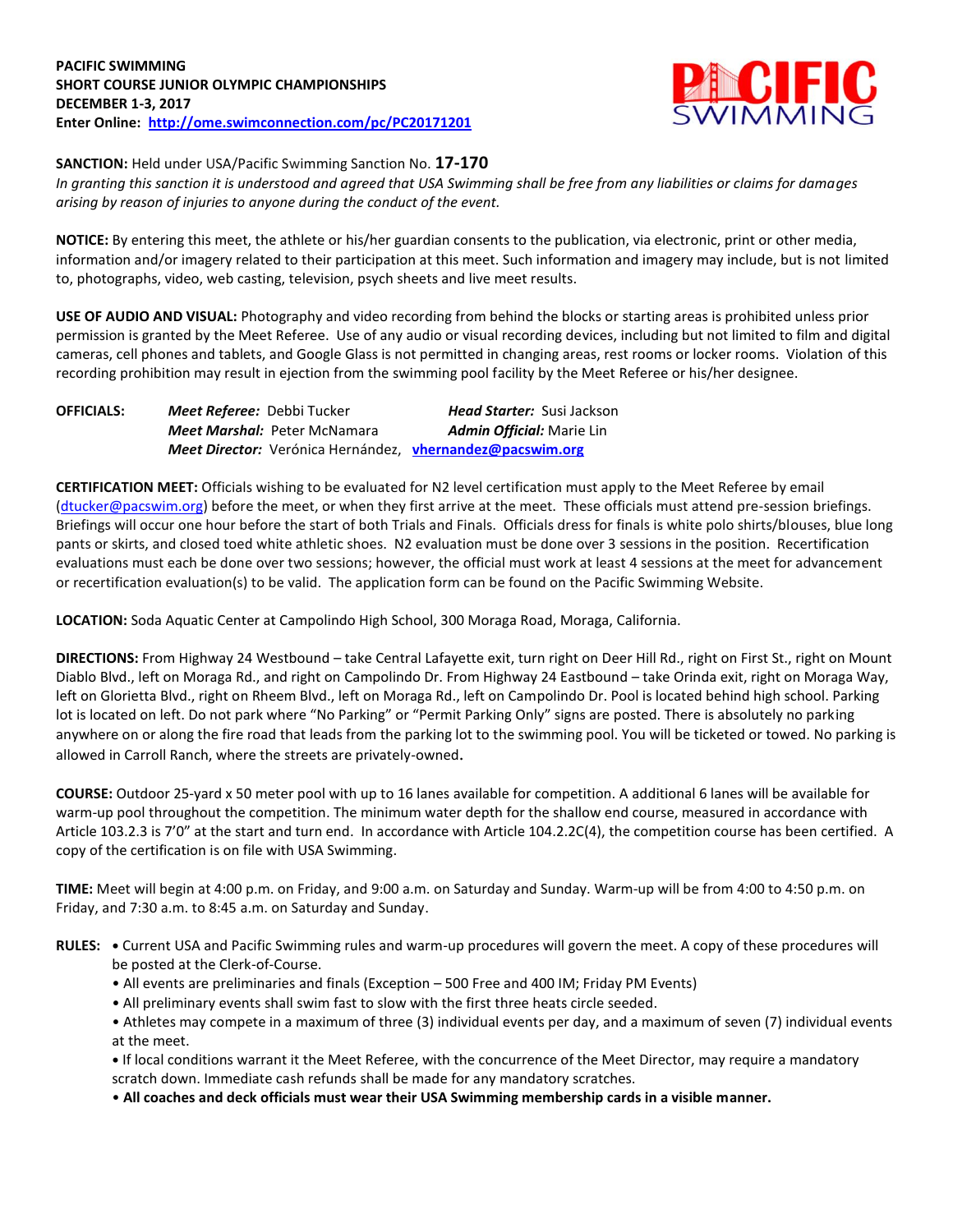• Preliminary events shall be swum as combined age groups (10 & Un, 11-12, 13-14). There will be a Championship Final only, with the top 10 qualifiers in each single age (10 & Un, 11's, 12's, 13's and 14's).

- **•** Athletes shall provide their own counters for the 500 Free.
- **•** Athletes shall provide their own timers for the 500 Free, 400 I.M. and the 10 & Under 200 I.M.

• **Meet Entry may close prior to the entry deadline due to timeline considerations. If deemed necessary, closing the meet shall be determined by the Pacific Age Group Committee with input from the Meet Referee.**

**UNACCOMPANIED ATHLETES:** Any USA Swimming athlete-member competing at the meet shall be accompanied by a USA Swimming member-coach for the purposes of athlete supervision during warm-up, competition and warm-down. If a coach-member of the athlete's USA Swimming Club does not attend the meet to serve in said supervisory capacity, it is the responsibility of the athlete or the athlete's legal guardian to arrange for supervision by a USA Swimming member-coach. The Meet Director or Meet Referee may assist the athlete in making arrangements for such supervision; however, it is recommended that such arrangements be made in advance of the meet by the athlete's USA Swimming Club Member-Coach.

**RACING STARTS:** Athletes shall be certified by a USA Swimming member-coach as being proficient in performing a racing start, or shall start the race in the water. It is the responsibility of the athlete or the athlete's legal guardian to ensure compliance with this requirement.

**RESTRICTIONS:** • Smoking and the use of other tobacco products is prohibited on the pool deck, in the locker rooms, in spectator

- seating, on standing areas and in all areas used by athletes, during the meet and during warm-up periods.
- Sale and use of alcoholic beverages is prohibited in all areas of the meet venue.
- No glass containers are allowed in the meet venue.
- No propane heater is permitted except for snack bar/meet operations.
- All shelters must be properly secured.
- Changing into or out of swimsuits other than in locker rooms or other designated areas is prohibited.

• Destructive devices, to include but not limited to, explosive devices and equipment, firearms (open or concealed), blades, knives, mace, stun guns and blunt objects are strictly prohibited in the swimming facility and its surrounding areas. If observed, the Meet Referee or his/her designee may ask that these devices be stored safely away from the public or removed from the facility. Noncompliance may result in the reporting to law enforcement authorities and ejection from the facility. Law enforcement officers (LEO) are exempt per applicable laws.

• Operation of a drone, or any other flying apparatus, is prohibited over the venue (pools, athlete/coach areas, spectator areas and open ceiling locker rooms) any time athletes, coaches, officials and/or spectators are present.

• Coaches, parents and siblings are not allowed in any of the swimming pools.

• **Except for coaches, there will be NO team or individual set-up/camping on the pool deck or within the high school area. Team and Individual set-up will only be on the designated grass area outside of the pool and school area. All shelters must be properly secured. No tarps allowed to be left on the grass overnight.**

**ELIGIBILITY:** • Athletes shall be current members of USA Swimming and shall enter their name and registration number on their entries exactly as they are shown in their USA Swimming Registration. If this is not done, it may be difficult to match the athlete with the registration and times database. The meet host will check all athlete registrations against the SWIMS database and if not found to be registered, the Meet Director shall accept the registration at the meet (a \$10 surcharge will be added to the regular registration fee). Duplicate registrations will be refunded by mail.

- Meet is open to Pacific Swimming Athletes only.
- Athlete's shall have met the "JO" time standard in every event entered. Entries with "NO TIME" shall be rejected.
- Disabled athletes are welcome to attend this meet and should contact the Meet Director or Meet Referee regarding any special accommodations on entry times and seeding per Pacific Swimming policy.
- The athlete's age shall be the age of the athlete on the first day of the meet.

**PROOF OF TIME:** Proof of time shall be required for this meet per Pacific Swimming rule Section 4.C.2. All entry times will be verified against the USA Swimming SWIMS database and may be changed in accordance with Pacific Swimming Entry Time Verification Procedures. Entry times must have been achieved after **June 1, 2016** and prior to the closing date of entries for the meet, **November 22, 2017**, 11:59 p.m. If a time cannot be proven prior to the meet, the athlete shall not be allowed to check-in for the event until the entry time has been proven. When possible, the coaches shall be notified of the athletes who have not proven their entry time. No refunds shall be given if a time cannot be proven.

**ENTRY FEES**: \$7.50 per individual event, \$8.00 participation fee per athlete. All entry fees shall be included with entry. No refunds shall be made, except mandatory scratch downs.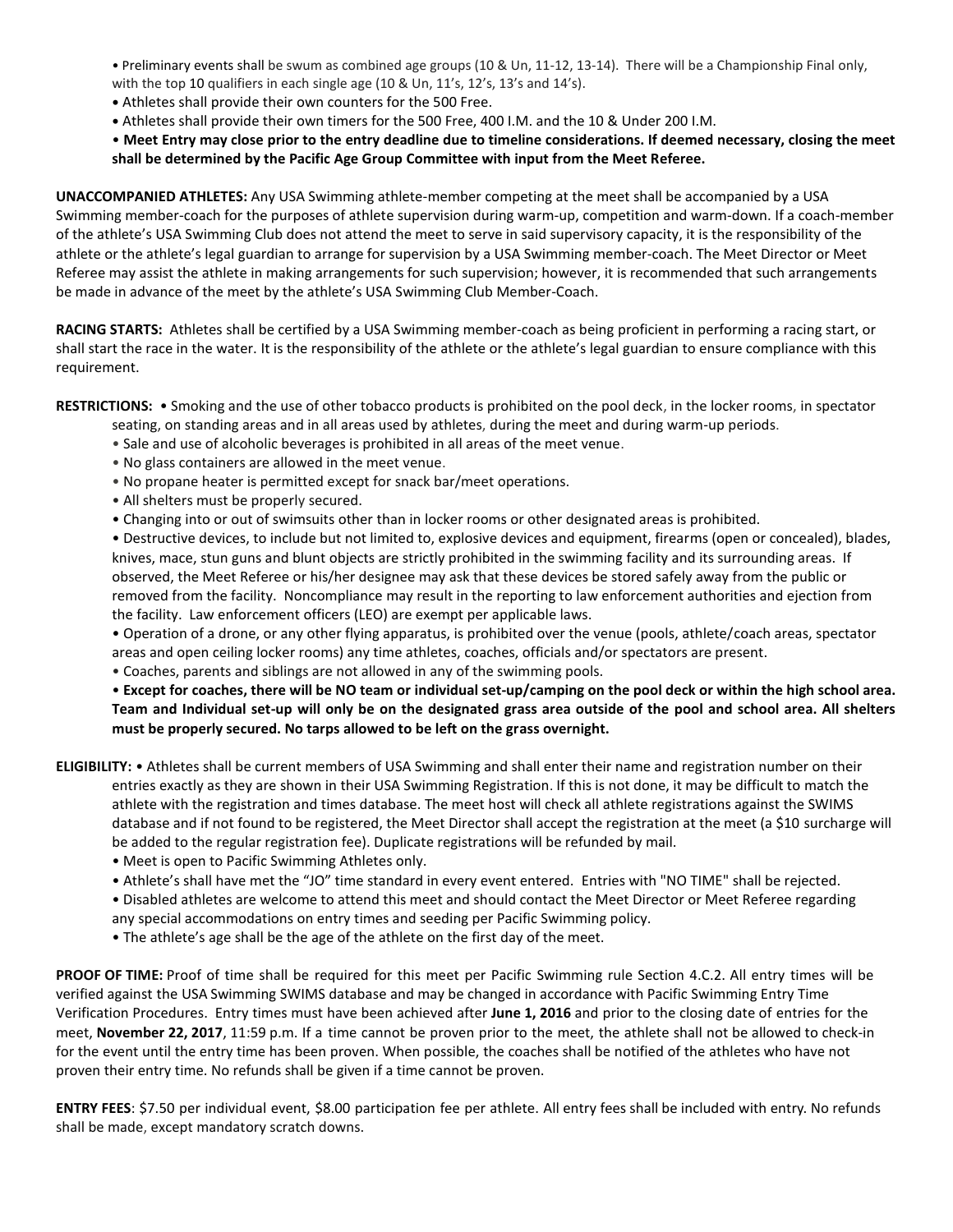**ONLINE ENTRIES:** To enter online go to **<http://ome.swimconnection.com/pc/PC20171201>** to receive an immediate entry confirmation. This method requires payment by credit card. Swim Connection, LLC charges a processing fee for this service, equal to \$1 per athlete plus 5% of the total Entry Fees. Please note that the processing fee is a separate fee from the Entry Fees. If you do not wish to pay the processing fee, enter the meet using a mail entry. **Entering online is a convenience, is completely voluntary, and is in no way required or expected of an athlete by Pacific Swimming.** Online entries will be accepted through Wednesday, November 22, 2017.

**MAILED OR HAND DELIVERED ENTRIES**: Entries shall be on the attached consolidated entry form. Forms shall be filled out completely and printed clearly with athlete's best time. Entries shall be postmarked by midnight, Monday, November 20, 2017, or hand delivered by 7:00 p.m. Wednesday, November 22, 2017. No late entries shall be accepted. Requests for confirmation of receipt of entries should include a self-addressed envelope.

**Make check payable to**: Pacific Swimming

| <b>Mail or Hand Deliver Entries to:</b> | Verónica Hernández     |
|-----------------------------------------|------------------------|
|                                         | 2540 Yerba Hills Court |
|                                         | San José, CA 95121     |

**SEEDING:** Event seeding shall be in the following order: conforming short course yards, non-conforming long course meters, and non-conforming short course meters - USA Swimming rules 207.11.7B.

**CHECK-IN**: The meet shall be deck seeded. Athletes shall check-in at the Clerk of Course. No event shall be closed more than 30 minutes before the scheduled start of the session. Close of check-in for all events shall be no more than 60 minutes before the estimated time of the start of the first heat of the event. Athletes who do not check-in will not be allowed to compete in the event.

**SCRATCHES:** • Pacific Swimming scratch rules shall be enforced. A copy shall be posted at the clerk-of-course.

• Athletes entered in a timed final event that is Deck Seeded who have checked in for that event, shall compete in the event unless they notify the clerk of the course before seeding for that event has begun that they wish to scratch. Failure to compete in an event shall result in being barred from their next individual event.

• Athletes entered in a preliminary individual event in a Preliminaries and Finals meet that is deck seeded who have checked in for that event, shall compete in the event unless they notify the clerk of the course before seeding for that event has begun that they wish to scratch. Failure to compete in an event shall result in being barred from their next preliminary individual event.

• Any athlete qualifying for finals in an individual event who does not wish to compete shall scratch within 30 minutes after the announcement of qualifiers. During this period, qualifiers may also notify the referee that they may not intend to compete in finals. In this case, they shall declare their final intention within 30 minutes after the announcement of qualifiers following their last individual preliminary event.

• Any athlete qualifying for finals in an individual event who fails to report to the blocks in said final race prior to calling the alternate shall be barred from the remainder of any final events for that day. Should the athlete have no additional final events for that day they will be barred from their next preliminary event.

• If the No-Show occurs on the last day that the athlete is entered in an individual final event in the meet, and no other individual event penalty is applicable, the athlete shall then be fined \$100.00. The fine will be increased to \$150.00 if after 30 days of receiving the letter of notification the party has not made the payment.

**AWARDS:** First through tenth place will be awarded for ages 10 & Under, 11, 12, 13 and 14. Individual High Point awards will be given to highest scoring female and male in each age (10 & Under, 11, 12, 13 and 14). All awards must be picked up at the meet. We will not mail or distribute awards after the meet.

| <b>SCORING</b><br>$-$ | Place              | .  | $\sim$ nd | $\sim$ | . LI | t'n<br>- 11 | ÷'n.<br>$-11$ | $-1$ | <b>AU</b> | ∼ | +h |
|-----------------------|--------------------|----|-----------|--------|------|-------------|---------------|------|-----------|---|----|
|                       | Inr<br>.<br>-vents | -- |           |        |      |             |               |      | $-$       |   |    |

**ADMISSION:** Free. A 3 day meet program will be available for purchase.

**SNACK BAR:** A snack bar will be available each day during the meet.

**HOSPITALITY:** Lunch and limited hospitality will be available to all working officials and coaches.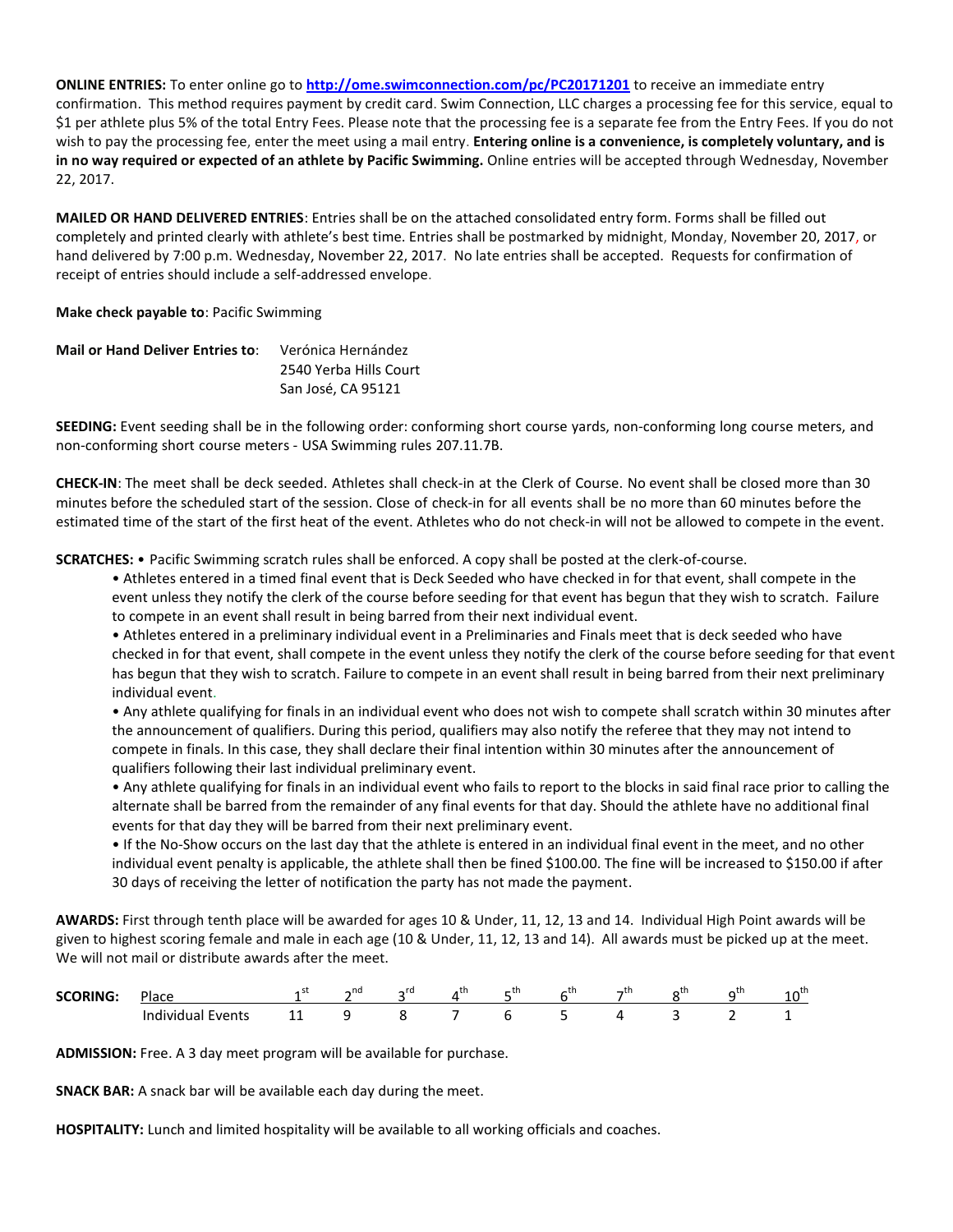## **EVENT SUMMARY**

| THUMY, DUCCHING 1 |                  |         |  |  |  |  |  |
|-------------------|------------------|---------|--|--|--|--|--|
| Event #           | Age              | Event # |  |  |  |  |  |
|                   | 13-14 500 Free*  | 2       |  |  |  |  |  |
| з                 | 11-12 500 Free*  |         |  |  |  |  |  |
| 5                 | 10 & U 500 Free* | 6       |  |  |  |  |  |
|                   | 13-14 400 IM*    | ጸ       |  |  |  |  |  |
|                   | 11-12 400 IM*    | 10      |  |  |  |  |  |
| 11                | 10 & U 200 IM*   | 12      |  |  |  |  |  |

|  | Friday, December 1 |  |
|--|--------------------|--|
|--|--------------------|--|

\*Timed final event. Athletes shall provide their own lap counter for the 500 Free, and their own timers for all Friday session events.

|        | Saturday, December 2 |         |         | <b>Sunday, December 3</b> |
|--------|----------------------|---------|---------|---------------------------|
| Event# | Age                  | Event # | Event # | Age                       |
| 13     | 11-12 200 Free       | 14      | 47      | 11-12 200 Breast          |
| 15     | 13-14 200 Free       | 16      | 49      | 13-14 200 Breast          |
| 17     | 10 & U 200 Free      | 18      | 51      | 11-12 50 Back             |
| 19     | 11-12 50 Fly         | 20      | 53      | 10 & U 50 Back            |
| 21     | 10 & U 50 Fly        | 22      | 55      | 11-12 100 Fly             |
| 23     | 11-12 100 Breast     | 24      | 57      | 13-14 100 Fly             |
| 25     | 13-14 100 Breast     | 26      | 59      | 10 & U 100 Fly            |
| 27     | 10 & U 100 Breast    | 28      | 61      | 11-12 200 IM              |
| 29     | 11-12 200 Back       | 30      | 63      | 13-14 200 IM              |
| 31     | 13-14 200 Back       | 32      | 65      | 11-12 100 Free            |
| 33     | 11-12 50 Free        | 34      | 67      | 13-14 100 Free            |
| 35     | 13-14 50 Free        | 36      | 69      | 10 & U 100 Free           |
| 37     | 10 & U 50 Free       | 38      | 71      | 11-12 50 Breast           |
| 39     | 11-12 100 IM         | 40      | 73      | 10 & U 50 Breast          |
| 41     | 10 & U 100 IM        | 42      | 75      | 13-14 100 Back            |
| 43     | 11-12 200 Fly        | 44      | 77      | 11-12 100 Back            |
| 45     | 13-14 200 Fly        | 46      | 79      | 10 & U 100 Back           |

|         | <b>Saturday, December 2</b> |        |        | <b>Sunday, December 3</b> |    |
|---------|-----------------------------|--------|--------|---------------------------|----|
| Event # | Age                         | Event# | Event# | Age                       |    |
| 13      | 11-12 200 Free              | 14     | 47     | 11-12 200 Breast          | 48 |
| 15      | 13-14 200 Free              | 16     | 49     | 13-14 200 Breast          | 50 |
| 17      | 10 & U 200 Free             | 18     | 51     | 11-12 50 Back             | 52 |
| 19      | 11-12 50 Fly                | 20     | 53     | 10 & U 50 Back            | 54 |
| 21      | 10 & U 50 Fly               | 22     | 55     | 11-12 100 Fly             | 56 |
| 23      | 11-12 100 Breast            | 24     | 57     | 13-14 100 Fly             | 58 |
| 25      | 13-14 100 Breast            | 26     | 59     | 10 & U 100 Fly            | 60 |
| 27      | 10 & U 100 Breast           | 28     | 61     | 11-12 200 IM              | 62 |
| 29      | 11-12 200 Back              | 30     | 63     | 13-14 200 IM              | 64 |
| 31      | 13-14 200 Back              | 32     | 65     | 11-12 100 Free            | 66 |
| 33      | 11-12 50 Free               | 34     | 67     | 13-14 100 Free            | 68 |
| 35      | 13-14 50 Free               | 36     | 69     | 10 & U 100 Free           | 70 |
| 37      | 10 & U 50 Free              | 38     | 71     | 11-12 50 Breast           | 72 |
| 39      | 11-12 100 IM                | 40     | 73     | 10 & U 50 Breast          | 74 |
| 41      | 10 & U 100 IM               | 42     | 75     | 13-14 100 Back            | 76 |
| 43      | 11-12 200 Fly               | 44     | 77     | 11-12 100 Back            | 78 |
| 45      | 13-14 200 Fly               | 46     | 79     | 10 & U 100 Back           | 80 |

**Events will be swum by age group during prelims, and separated out to single age during finals.**

**Time standards are located on the PC website: <http://www.pacswim.org/userfiles/cms/documents/1233/2017-jo-qualifying-single-age.pdf>**